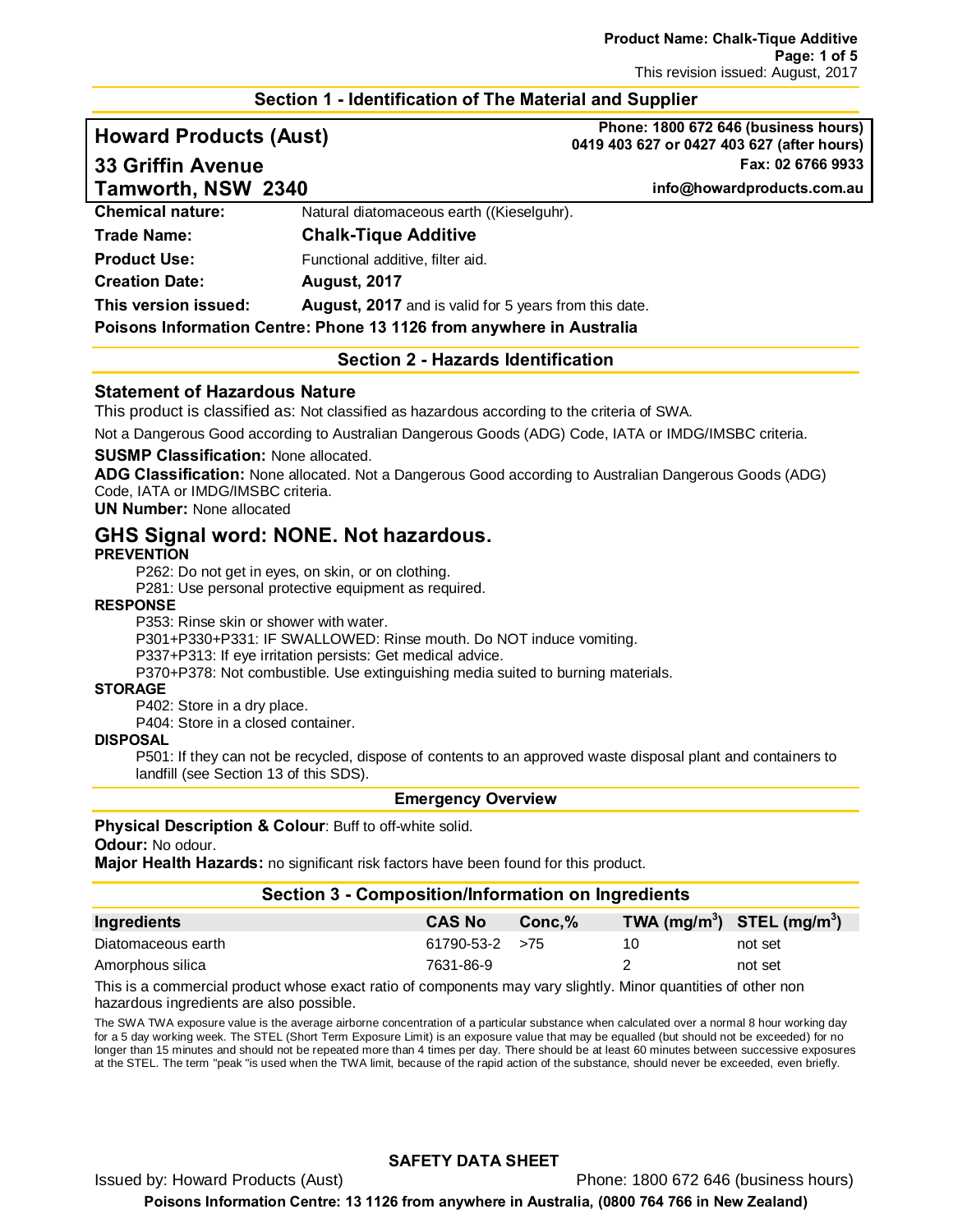#### **Section 4 - First Aid Measures**

## **General Information:**

You should call The Poisons Information Centre if you feel that you may have been poisoned, burned or irritated by this product. The number is 13 1126 from anywhere in Australia (0800 764 766 in New Zealand) and is available at all times. Have this SDS with you when you call.

**Inhalation:** First aid is not generally required. If in doubt, contact a Poisons Information Centre or a doctor. **Skin Contact:** Gently brush away excess particles. Irritation is unlikely. However, if irritation does occur, flush with

lukewarm, gently flowing water for 5 minutes or until chemical is removed. **Eye Contact:** Quickly and gently brush particles from eyes. Immediately flush the contaminated eye(s) with lukewarm, gently flowing water until the particles are removed, while holding the eyelid(s) open. Obtain medical attention if irritation persists, or if particles are lodged in surface of the eye(s). Take special care if exposed person is wearing contact lenses.

**Ingestion:** If product is swallowed or gets in mouth, do NOT induce vomiting; wash mouth with water and give some water to drink. If symptoms develop, or if in doubt contact a Poisons Information Centre or a doctor.

## **Section 5 - Fire Fighting Measures**

**Fire and Explosion Hazards**: There is no risk of an explosion from this product under normal circumstances if it is involved in a fire.

No fire decomposition products are expected from this product at temperatures normally achieved in a fire. **Extinguishing Media:** Not combustible. Use extinguishing media suited to burning materials.

**Fire Fighting:** If a significant quantity of this product is involved in a fire, call the fire brigade.

| Flash point:                     | Does not burn.                  |
|----------------------------------|---------------------------------|
| <b>Upper Flammability Limit:</b> | Does not burn.                  |
| Lower Flammability Limit:        | Does not burn.                  |
| <b>Autoignition temperature:</b> | Not applicable - does not burn. |
| <b>Flammability Class:</b>       | Does not burn.                  |
|                                  |                                 |

#### **Section 6 - Accidental Release Measures**

**Accidental release:** Minor spills do not normally need any special cleanup measures. In the event of a major spill, prevent spillage from entering drains or water courses. As a minimum, wear overalls, goggles and gloves. Suitable materials for protective clothing include cotton, rubber, PVC. Eye/face protective equipment should comprise as a minimum, protective goggles. If there is a significant chance that dusts are likely to build up in cleanup area, we recommend that you use a suitable dust mask.

Stop leak if safe to do so, and contain spill. Sweep up and shovel or collect recoverable product into labelled containers for recycling or salvage, and dispose of promptly. Consider vacuuming if appropriate. Recycle containers wherever possible after careful cleaning. After spills, wash area preventing runoff from entering drains. If a significant quantity of material enters drains, advise emergency services. This material may be suitable for approved landfill. Ensure legality of disposal by consulting regulations prior to disposal. Thoroughly launder protective clothing before storage or re-use. Advise laundry of nature of contamination when sending contaminated clothing to laundry.

## **Section 7 - Handling and Storage**

**Handling:** Keep exposure to this product to a minimum, and minimise the quantities kept in work areas. Check Section 8 of this SDS for details of personal protective measures, and make sure that those measures are followed. The measures detailed below under "Storage" should be followed during handling in order to minimise risks to persons using the product in the workplace. Also, avoid contact or contamination of product with incompatible materials listed in Section 10.

**Storage:** Make sure that containers of this product are kept tightly closed. Keep containers dry and away from water. Make sure that the product does not come into contact with substances listed under "Incompatibilities" in Section 10. Check packaging - there may be further storage instructions on the label.

## **Section 8 - Exposure Controls and Personal Protection**

The following Australian Standards will provide general advice regarding safety clothing and equipment: Respiratory equipment: **AS/NZS 1715**, Protective Gloves: **AS 2161**, Occupational Protective Clothing: AS/NZS 4501 set 2008, Industrial Eye Protection: **AS1336** and **AS/NZS 1337**, Occupational Protective Footwear: **AS/NZS2210**.

| <b>SWA Exposure Limits</b> | TWA ( $mg/m3$ ) | STEL (mg/m <sup>3</sup> ) |
|----------------------------|-----------------|---------------------------|
| Diatomaceous earth         |                 | not set                   |
| Amorphous silica           |                 | not set                   |

#### **SAFETY DATA SHEET**

Issued by: Howard Products (Aust) **Phone: 1800 672 646 (business hours)**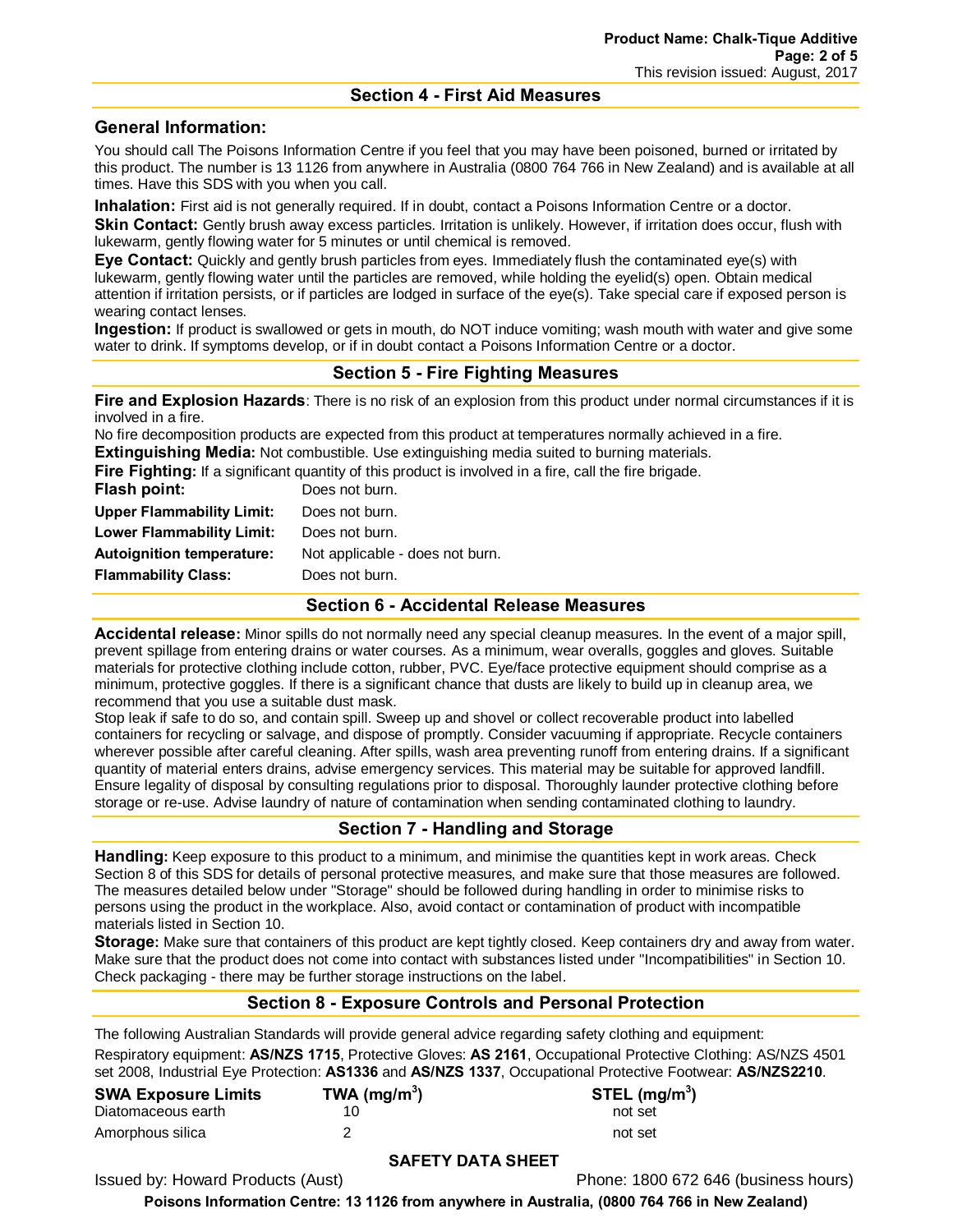**Product Name: Chalk-Tique Additive Page: 3 of 5**

This revision issued: August, 2017

No special equipment is usually needed when occasionally handling small quantities. The following instructions are for bulk handling or where regular exposure in an occupational setting occurs without proper containment systems. **Ventilation:** No special ventilation requirements are normally necessary for this product. However make sure that the work environment remains clean and that dusts are minimised.

**Eye Protection:** Eye protection is not normally necessary when this product is being used. However, if in doubt, wear suitable protective glasses or goggles.

**Skin Protection:** The information at hand indicates that this product is not harmful and that normally no special skin protection is necessary. However, we suggest that you routinely avoid contact with all chemical products and that you wear suitable gloves (preferably elbow-length) when lengthy skin contact is likely.

**Protective Material Types:** We suggest that protective clothing be made from the following materials: cotton, rubber, PVC.

**Respirator:** If there is a significant chance that dusts are likely to build up in the area where this product is being used, we recommend that you use a suitable dust mask.

Safety deluge showers should, if practical, be provided near to where this product is being handled commercially.

## **Section 9 - Physical and Chemical Properties:**

| <b>Physical Description &amp; colour:</b> | Buff to off-white solid.                   |
|-------------------------------------------|--------------------------------------------|
| Odour:                                    | No odour.                                  |
| <b>Boiling Point:</b>                     | Not available.                             |
| <b>Freezing/Melting Point:</b>            | $>1300^{\circ}$ C                          |
| <b>Volatiles:</b>                         | Nil at $100^{\circ}$ C.                    |
| <b>Vapour Pressure:</b>                   | Negligible at normal ambient temperatures. |
| <b>Vapour Density:</b>                    | Not applicable.                            |
| <b>Specific Gravity:</b>                  | 2.0                                        |
| <b>Water Solubility:</b>                  | Insoluble.                                 |
| pH:                                       | 6.0-8.0 (0% suspension in water).          |
| <b>Volatility:</b>                        | Negligible at normal ambient temperatures. |
| <b>Odour Threshold:</b>                   | No data.                                   |
| <b>Evaporation Rate:</b>                  | Not applicable.                            |
| <b>Coeff Oil/water Distribution:</b>      | No data                                    |
| <b>Autoignition temp:</b>                 | Not applicable - does not burn.            |

#### **Section 10 - Stability and Reactivity**

**Reactivity:** This product is unlikely to react or decompose under normal storage conditions. However, if you have any doubts, contact the supplier for advice on shelf life properties.

**Conditions to Avoid:** Keep containers tightly closed. Containers should be kept dry.

**Incompatibilities:** No particular Incompatibilities.

**Fire Decomposition:** No significant quantities of decomposition products are expected at temperatures normally achieved in a fire.

**Polymerisation:** This product will not undergo polymerisation reactions.

#### **Section 11 - Toxicological Information**

**Local Effects:** 

**Target Organs:** There is no data to hand indicating any particular target organs.

#### **Classification of Hazardous Ingredients**

Ingredient **Risk Phrases** 

No ingredient mentioned in the HSIS Database is present in this product at hazardous concentrations.

#### **Potential Health Effects**

#### **Inhalation:**

**Short Term Exposure:** Available data indicates that this product is not harmful. However product may be mildly irritating, although unlikely to cause anything more than mild transient discomfort.

**Long Term Exposure:** No data for health effects associated with long term inhalation.

#### **SAFETY DATA SHEET**

Issued by: Howard Products (Aust) Phone: 1800 672 646 (business hours)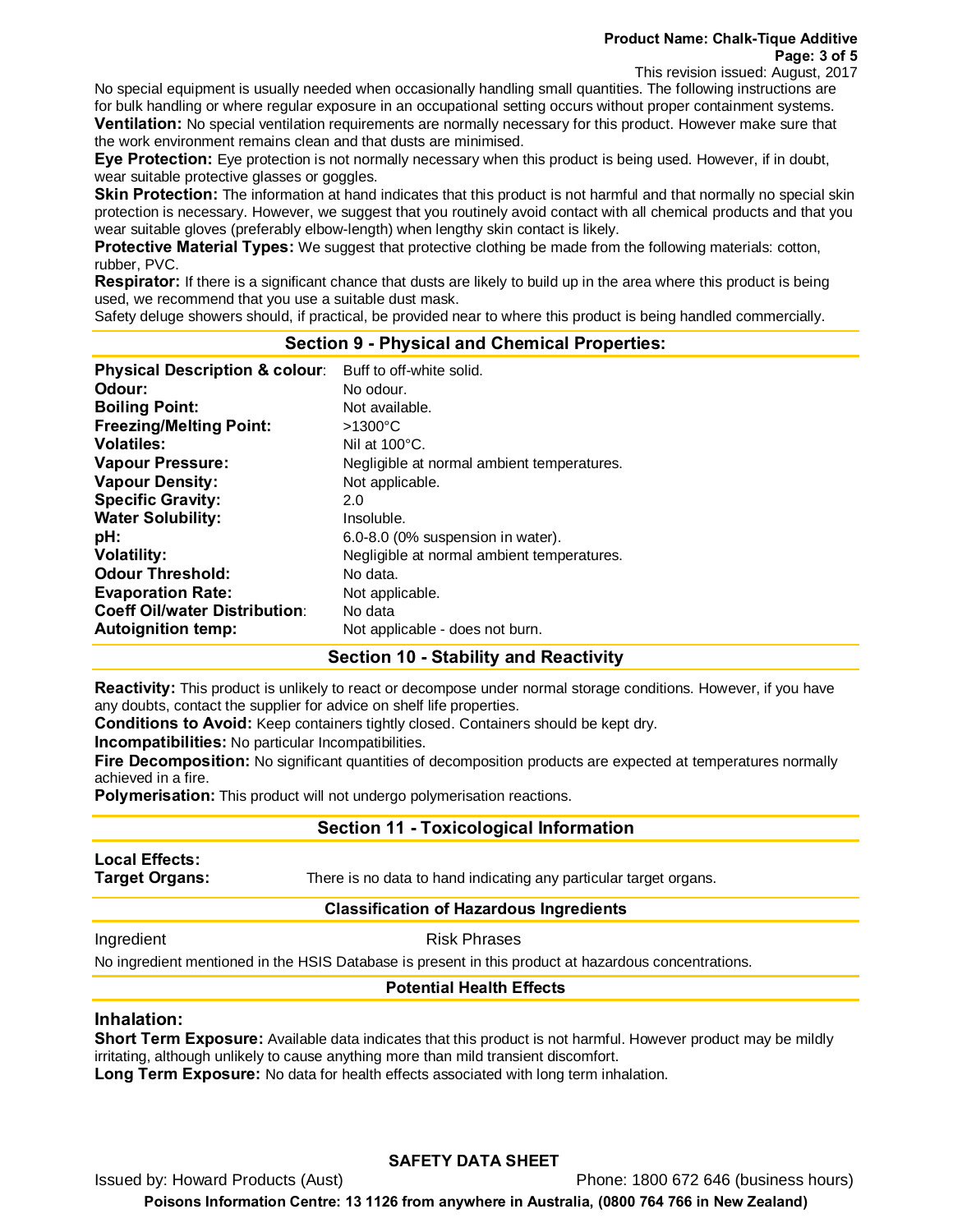## **Skin Contact:**

**Short Term Exposure:** Available data indicates that this product is not harmful. It should present no hazards in normal use. However product may be mildly irritating, but is unlikely to cause anything more than mild discomfort which should disappear once contact ceases.

**Long Term Exposure:** No data for health effects associated with long term skin exposure.

## **Eye Contact:**

**Short Term Exposure:** This product is likely to be mechanically irritating. If exposure is minor or brief, no long term effects should result. However, if material is not removed promptly, scratches to surface of the eye may result with long term consequences.

**Long Term Exposure:** No data for health effects associated with long term eye exposure.

#### **Ingestion:**

**Short Term Exposure:** Significant oral exposure is considered to be unlikely. Available data shows that this product is not harmful. However, this product may be irritating to mucous membranes but is unlikely to cause anything more than transient discomfort.

**Long Term Exposure:** No data for health effects associated with long term ingestion.

#### **Carcinogen Status:**

**SWA:** No significant ingredient is classified as carcinogenic by SWA.

**NTP:** No significant ingredient is classified as carcinogenic by NTP.

**IARC:** No significant ingredient is classified as carcinogenic by IARC.

## **Section 12 - Ecological Information**

This product is unlikely to adversely effect the environment. Salts, acids and bases are typically diluted and neutralised when released to the environment in small quantities. Expected to not be an environmental hazard.

## **Section 13 - Disposal Considerations**

**Disposal:** Containers should be emptied as completely as practical before disposal. If possible, recycle product and containers either in-house or send to recycle company. If this is not practical, send to a commercial waste disposal site.

## **Section 14 - Transport Information**

**UN Number:** This product is not classified as a Dangerous Good by ADG, IATA or IMDG/IMSBC criteria. No special transport conditions are necessary unless required by other regulations.

## **Section 15 - Regulatory Information**

**AICS:** All of the significant ingredients in this formulation are compliant with NICNAS regulations.

## **Section 16 - Other Information**

**This SDS contains only safety-related information. For other data see product literature.**

#### **Acronyms:**

| AVIVII yHIV.                   |                                                                                                                                                                                                                                                                                    |
|--------------------------------|------------------------------------------------------------------------------------------------------------------------------------------------------------------------------------------------------------------------------------------------------------------------------------|
| <b>ADG Code</b><br><b>AICS</b> | Australian Code for the Transport of Dangerous Goods by Road and Rail (7 <sup>th</sup> edition)<br>Australian Inventory of Chemical Substances                                                                                                                                     |
| <b>SWA</b>                     | Safe Work Australia, formerly ASCC and NOHSC                                                                                                                                                                                                                                       |
| <b>CAS number</b>              | <b>Chemical Abstracts Service Registry Number</b>                                                                                                                                                                                                                                  |
| <b>Hazchem Code</b>            | Emergency action code of numbers and letters that provide information to emergency<br>services especially fire fighters                                                                                                                                                            |
| <b>IARC</b>                    | International Agency for Research on Cancer                                                                                                                                                                                                                                        |
| <b>NTP</b>                     | National Toxicology Program (USA)                                                                                                                                                                                                                                                  |
| <b>SUSMP</b>                   | Standard for the Uniform Scheduling of Medicines & Poisons                                                                                                                                                                                                                         |
| <b>UN Number</b>               | <b>United Nations Number</b>                                                                                                                                                                                                                                                       |
|                                | THIS SDS SUMMARISES OUR BEST KNOWLEDGE OF THE HEALTH AND SAFETY HAZARD INFORMATION OF THE PRODUCT AND HOW<br>TO SAFELY HANDLE AND USE THE PRODUCT IN THE WORKPLACE. EACH USER MUST REVIEW THIS SDS IN THE CONTEXT OF HOW<br>THE PRODUCT WILL BE HANDLED AND USED IN THE WORKPLACE. |
|                                | IF CLARIFICATION OR FURTHER INFORMATION IS NEEDED TO ENSURE THAT AN APPROPRIATE RISK ASSESSMENT CAN BE MADE,<br>THE USER SHOULD CONTACT THIS COMPANY SO WE CAN ATTEMPT TO OBTAIN ADDITIONAL INFORMATION FROM OUR SUPPLIERS                                                         |

OUR RESPONSIBILITY FOR PRODUCTS SOLD IS SUBJECT TO OUR STANDARD TERMS AND CONDITIONS, A COPY OF WHICH IS SENT TO OUR CUSTOMERS AND IS ALSO AVAILABLE ON REQUEST.

Please read all labels carefully before using product.

## **SAFETY DATA SHEET**

Issued by: Howard Products (Aust) Phone: 1800 672 646 (business hours)